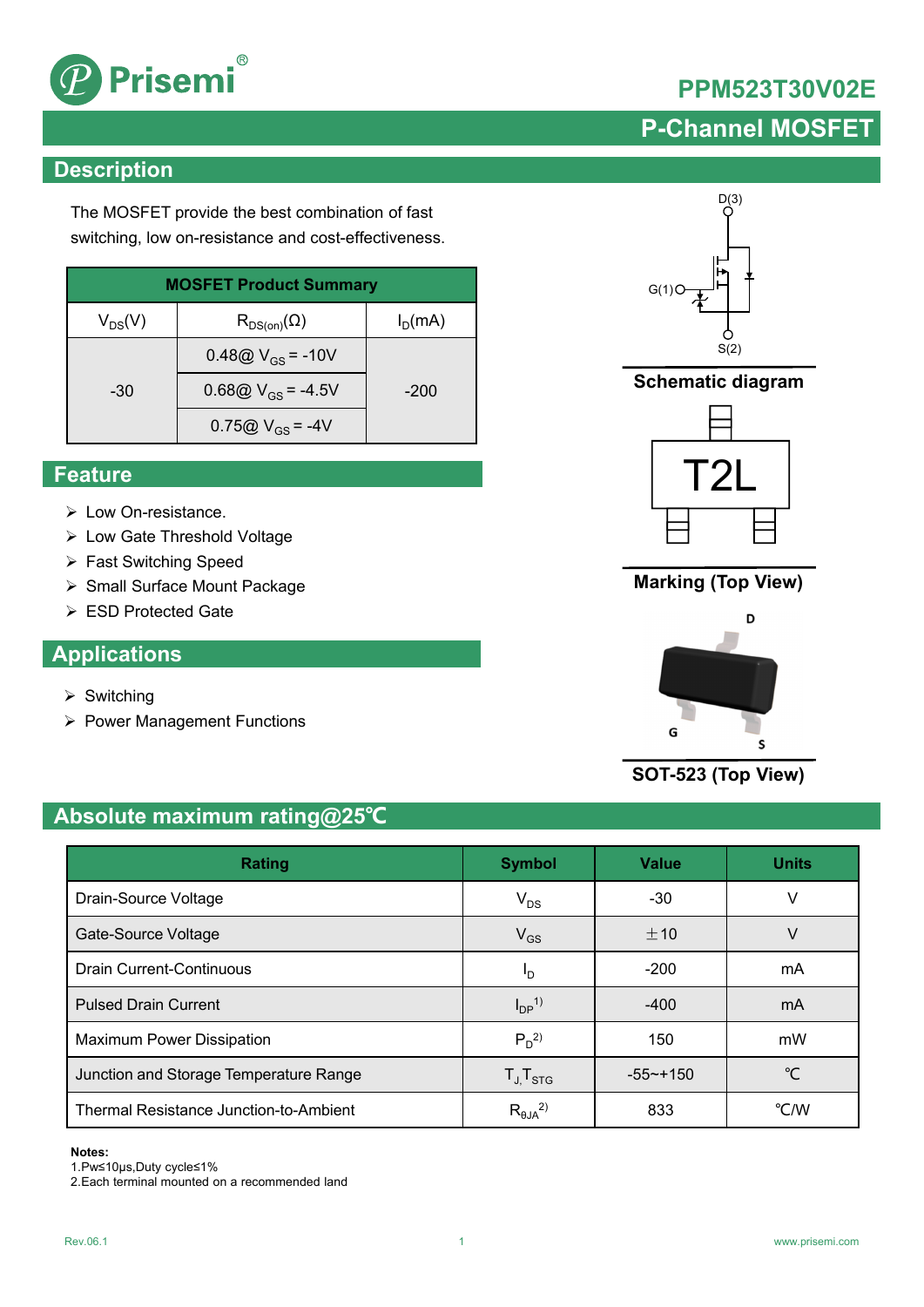# P-Channel MOSFET PPM523T30V02E

# **Electrical characteristics per line@25℃ (unless otherwise specified)**

| <b>Parameter</b>                          | <b>Symbol</b>                                          | <b>Conditions</b>                                              | Min.                     | Typ.                     | Max.                         | <b>Units</b> |  |
|-------------------------------------------|--------------------------------------------------------|----------------------------------------------------------------|--------------------------|--------------------------|------------------------------|--------------|--|
| <b>Off Characteristics</b>                |                                                        |                                                                |                          |                          |                              |              |  |
| Drain-Source Breakdown Voltage            | $V_{GS}$ = 0V, $I_D$ = -1.0mA<br>BV <sub>DSS</sub>     |                                                                | $-30$                    | $\overline{\phantom{a}}$ | $\overline{\phantom{m}}$     | $\vee$       |  |
| Zero Gate Voltage Drain Current           | $V_{DS}$ = -30V, $V_{GS}$ = 0V<br>$I_{DSS}$            |                                                                | $\blacksquare$           | $\overline{\phantom{a}}$ | $-1$                         | μA           |  |
| Gate-Body Leakage Current                 | $V_{GS}$ = $\pm$ 10V,V <sub>DS</sub> = 0V<br>$I_{GSS}$ |                                                                |                          |                          | ±10                          | μA           |  |
| <b>On Characteristics</b>                 |                                                        |                                                                |                          |                          |                              |              |  |
| <b>Gate Threshold Voltage</b>             | $V_{GS(th)}$                                           | $V_{DS} = V_{GS}I_D = -250 \mu A$                              | $-0.5$                   |                          | $-1.5$                       | $\vee$       |  |
|                                           |                                                        | $V_{GS}$ = -10V, $I_D$ = -200mA                                | $\blacksquare$           | 0.48                     | 1.0                          |              |  |
| Drain-Source On-State Resistance          | $R_{DS(ON)}$                                           | $V_{GS}$ = -4.5V, $I_D$ = -150mA                               | $\blacksquare$           | 0.68                     | 1.2                          | Ω            |  |
|                                           |                                                        | $V_{GS}$ = -4V, $I_D$ = -150mA                                 | $\blacksquare$           | 0.75                     | 1.5                          |              |  |
| <b>Forward Transfer Admittance</b>        | Yfs                                                    | $V_{DS}$ = -10V, $I_D$ = -150mA                                | 0.2                      |                          |                              | s            |  |
| <b>Dynamic Characteristics</b>            |                                                        |                                                                |                          |                          |                              |              |  |
| Input Capacitance                         | $\mathbf{C}_{\mathsf{lss}}$                            |                                                                | $\overline{\phantom{a}}$ | 66                       | $\qquad \qquad \blacksquare$ | pF           |  |
| <b>Output Capacitance</b>                 | $C_{\rm oss}$                                          | $V_{DS}$ = -10V, $V_{GS}$ = 0V,<br>$f = 1.0 MHz$               |                          | 17                       |                              | pF           |  |
| Reverse Transfer Capacitance              | $\mathbf{C}_{\text{rss}}$                              |                                                                |                          | 10                       |                              | pF           |  |
| <b>Switching Characteristics</b>          |                                                        |                                                                |                          |                          |                              |              |  |
| Turn-on Delay Time                        | $t_{d(on)}$                                            |                                                                | $\blacksquare$           | 3.9                      | $\qquad \qquad \blacksquare$ | ns           |  |
| Turn-on Rise Time                         | $t_{r}$                                                | $V_{DD}$ = -15V, $I_D$ = 0.15A,                                |                          | 1.9                      |                              | ns           |  |
| <b>Turn-Off Delay Time</b>                | $t_{d(\text{off})}$                                    | $V_{GS}$ = -10V, R <sub>L</sub> = 100Ω,<br>$R_G$ = 10 $\Omega$ |                          | 12                       |                              | ns           |  |
| Turn-Off Fall Time                        | $\mathfrak{t}_{\sf r}$                                 |                                                                |                          | 3.2                      |                              | ns           |  |
| <b>Total Gate Charge</b>                  | $Q_g$                                                  |                                                                |                          | 1.4                      | -                            | nC           |  |
| Gate-Source Charge                        | $Q_{gs}$                                               | $V_{DS}$ = -15V, $I_D$ = -0.25A,<br>$V_{GS}$ = 10V             |                          | 0.1                      | $\qquad \qquad \blacksquare$ | nC           |  |
| Gate-Drain Charge                         | $\mathsf{Q}_{\mathsf{gd}}$                             |                                                                |                          | 0.2                      | $\qquad \qquad \blacksquare$ | nC           |  |
| <b>Drain-Source Diode Characteristics</b> |                                                        |                                                                |                          |                          |                              |              |  |
| Diode Forward Voltage                     | $V_{SD}$                                               | $V_{GS}$ = 0V, $I_S$ = -0.2A                                   | $\blacksquare$           | $\blacksquare$           | $-1.2$                       | V            |  |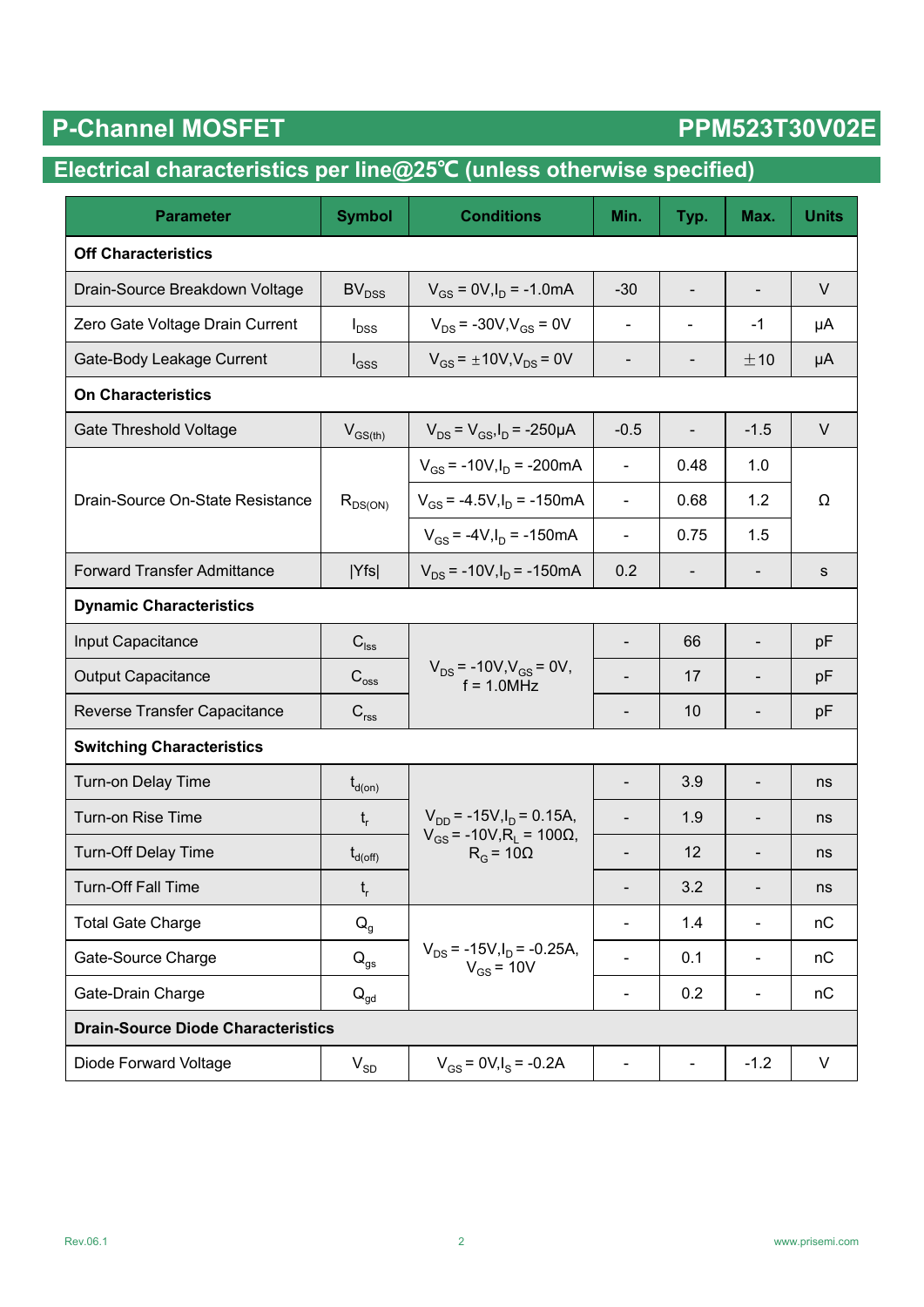### **Typical Characteristics**

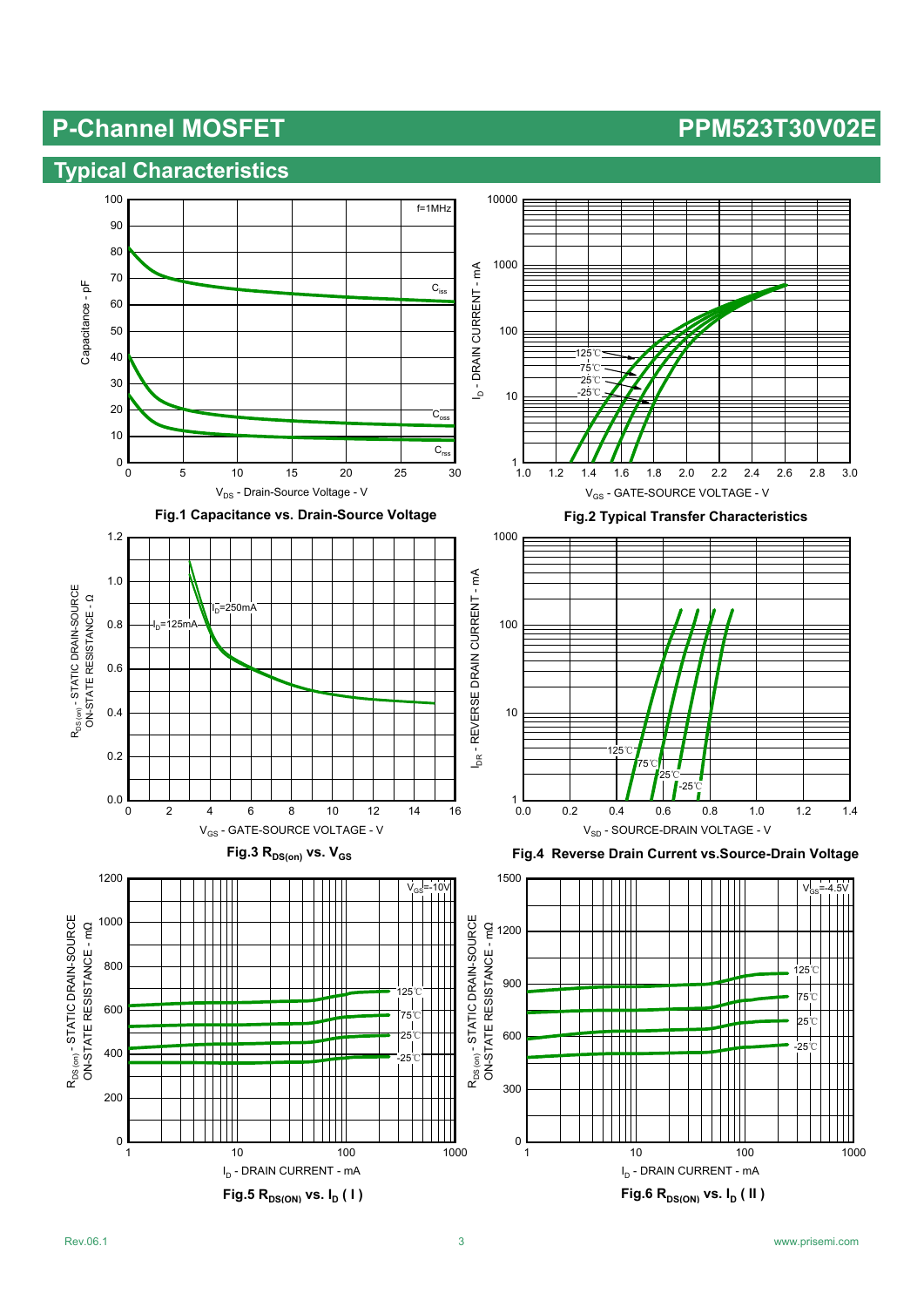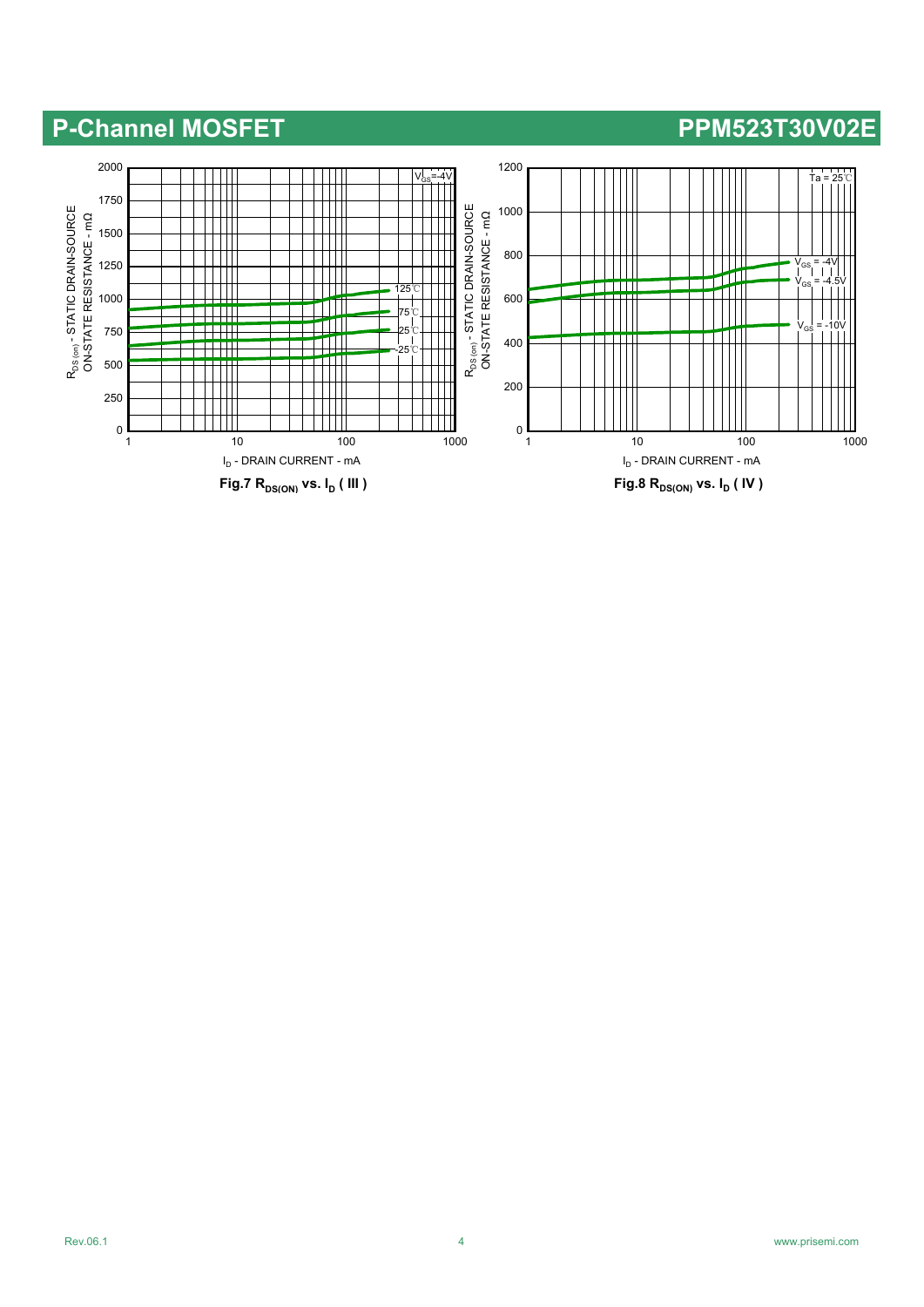# **Product dimension (SOT-523)**





|                |             | <b>Millimeters</b> | <b>Inches</b> |            |  |
|----------------|-------------|--------------------|---------------|------------|--|
| Dim            | <b>Min</b>  | <b>Max</b>         | <b>Min</b>    | <b>Max</b> |  |
| A              | 0.700       | 0.900              | 0.028         | 0.035      |  |
| A <sub>1</sub> | 0.000       | 0.100              | 0.000         | 0.004      |  |
| A2             | 0.700       | 0.800              | 0.028         | 0.031      |  |
| b <sub>1</sub> | 0.150       | 0.250              | 0.006         | 0.010      |  |
| b <sub>2</sub> | 0.250       | 0.350              | 0.010         | 0.014      |  |
| ${\bf c}$      | 0.100       | 0.200              | 0.004         | 0.008      |  |
| D              | 1.500       | 1.700              | 0.059         | 0.067      |  |
| E              | 0.700       | 0.900              | 0.028         | 0.035      |  |
| E1             | 1.450       | 1.750              | 0.057         | 0.069      |  |
| e              | 0.500 Typ.  |                    | 0.020 Typ.    |            |  |
| e1             | 0.900       | 1.100              | 0.035         | 0.043      |  |
| L              | 0.400 Ref.  |                    | 0.016 Ref.    |            |  |
| L1             | 0.260       | 0.460<br>0.010     |               | 0.018      |  |
| $\Theta$       | $0^{\circ}$ | $8^\circ$          | $0^{\circ}$   | $8^\circ$  |  |



Suggested PCB Layout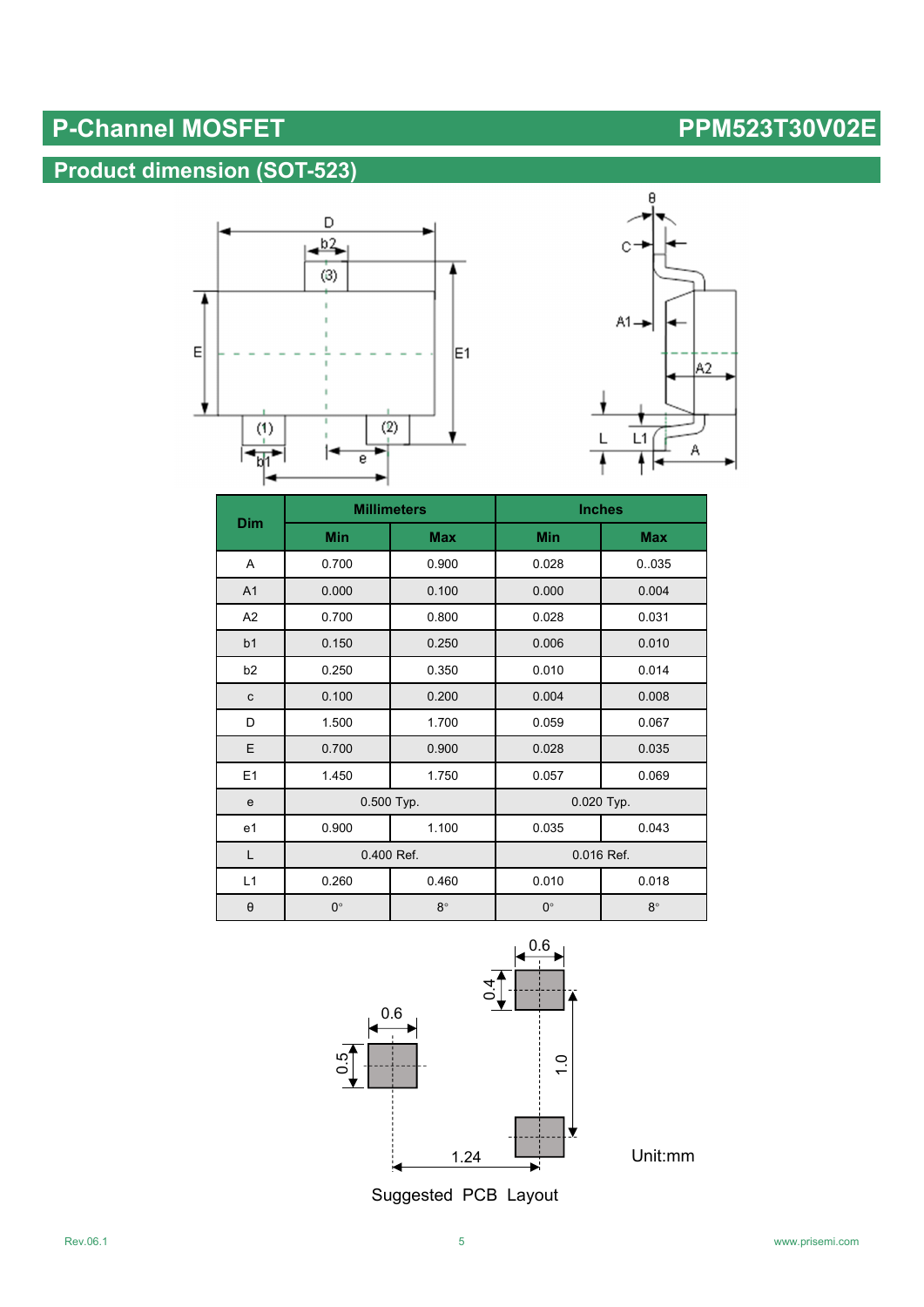# **Load with information**





### Unit:mm

# **Ordering information**

| Device        | Package           | Reel | <b>Shipping</b>    |
|---------------|-------------------|------|--------------------|
| PPM523T30V02E | SOT-523 (Pb-Free) | 711  | 3000 / Tape & Reel |